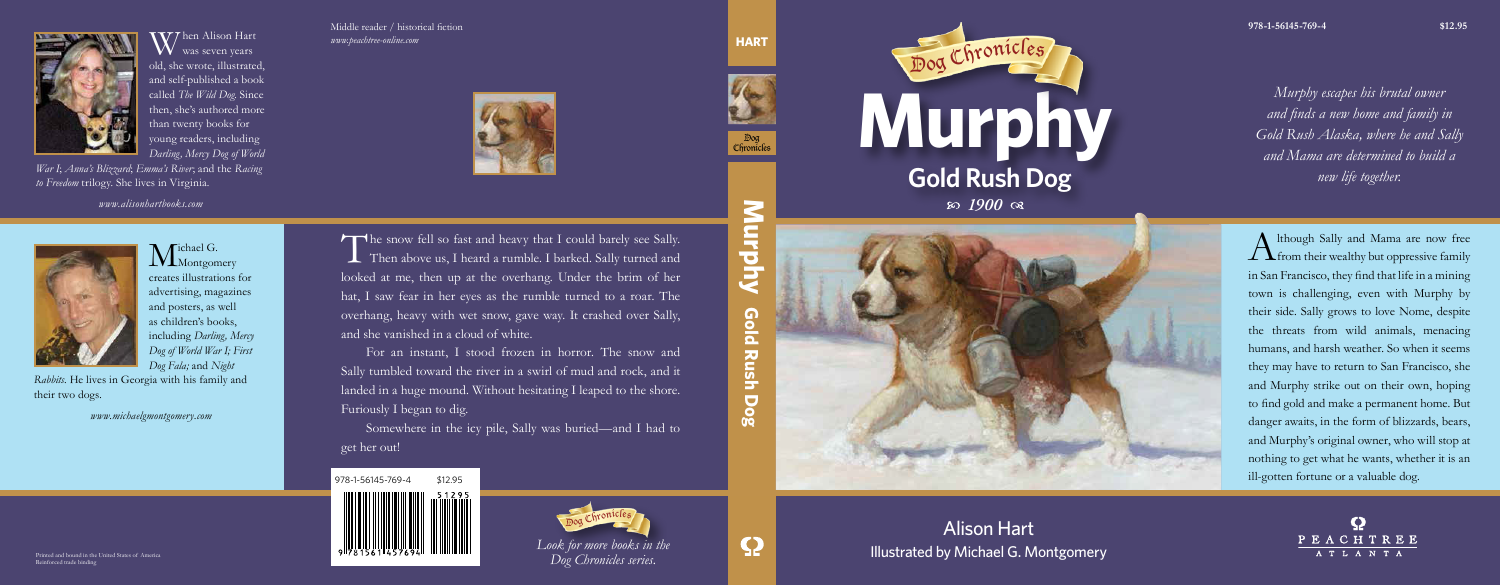# **Murphy**

**Gold Rush Dog**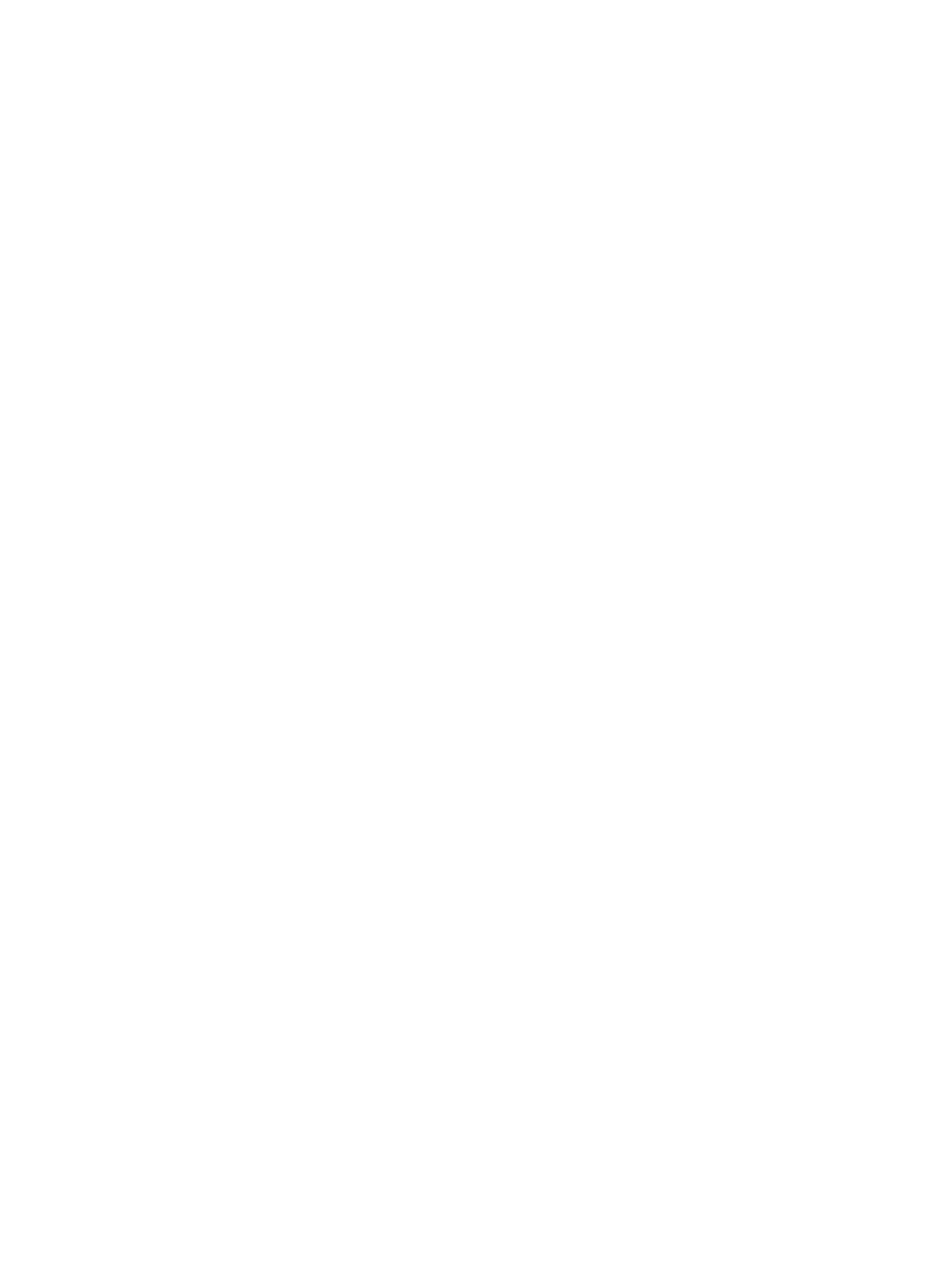

Written by Alison Hart Illustrated by Michael G. Montgomery

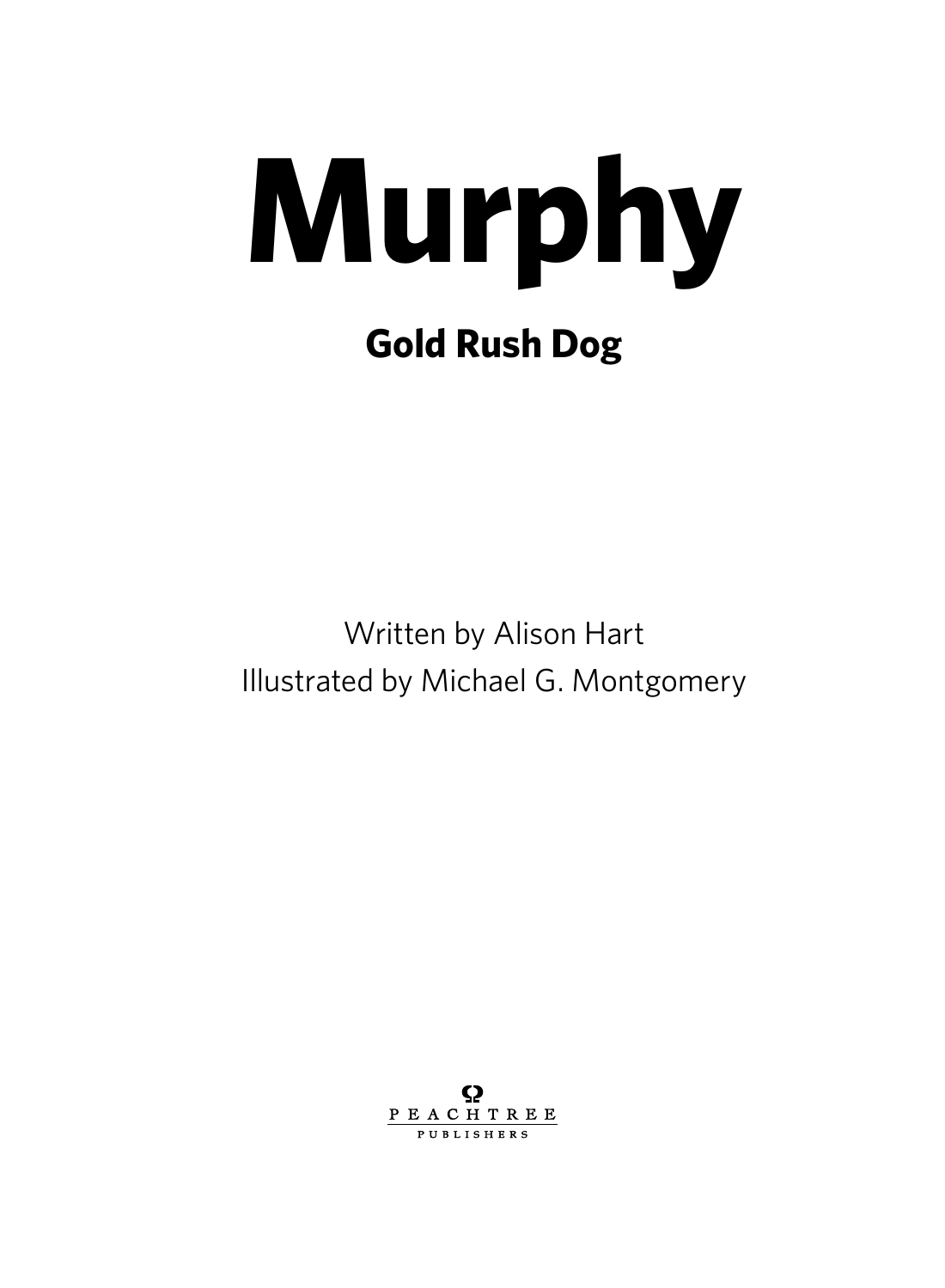# <u>(2</u>

Published by PEACHTREE PUBLISHERS 1700 Chattahoochee Avenue Atlanta, Georgia 30318-2112 *www.peachtree-online.com*

Text © 2014 by Alison Hart Illustrations © 2014 by Michael G. Montgomery

All rights reserved. No part of this publication may be reproduced, stored in a retrieval system, or transmitted in any form or by any means—electronic, mechanical, photocopy, recording, or any other—except for brief quotations in printed reviews, without the prior permission of the publisher.

Cover illustration rendered in oil on canvas board; interior illustrations in pencil and watercolor. Title, byline, and chapter headings typeset in Hoefler & Frere-Jones's Whitney fonts by Tobias Frere-Jones; text typeset in Adobe's Garamond by Robert Slimbach.

Cover design by Nicola Simmonds Carmack Book design by Melanie McMahon Ives

Printed in May 2014 in the United States of America by RR Donnelley & Sons in Harrisonburg, Virginia 10 9 8 7 6 5 4 3 2 1 First Edition

Library of Congress Cataloging-in-Publication Data

 Murphy, Gold Rush dog / by Alison Hart ; illustrated by Michael Montgomery. pages cm

ISBN: 978-1-56145-769-4

 Summary: "In 1900, a dog named Murphy wants to help Sally and Mama build a new life in Nome, but life in the mining town is not easy. Can the three of them find a home—and maybe a fortune?"— Provided by publisher.

1. Dogs—Juvenile fiction. [1. Dogs—Fiction. 2. Gold mines and mining—Fiction. 3. Nome (Alaska)—Gold discoveries—Fiction.] I. Montgomery, Michael, 1952 illustrator. II. Title.

 PZ10.3.H247Mu 2014  $[Fig]$ —dc23

Hart, Alison, 1950-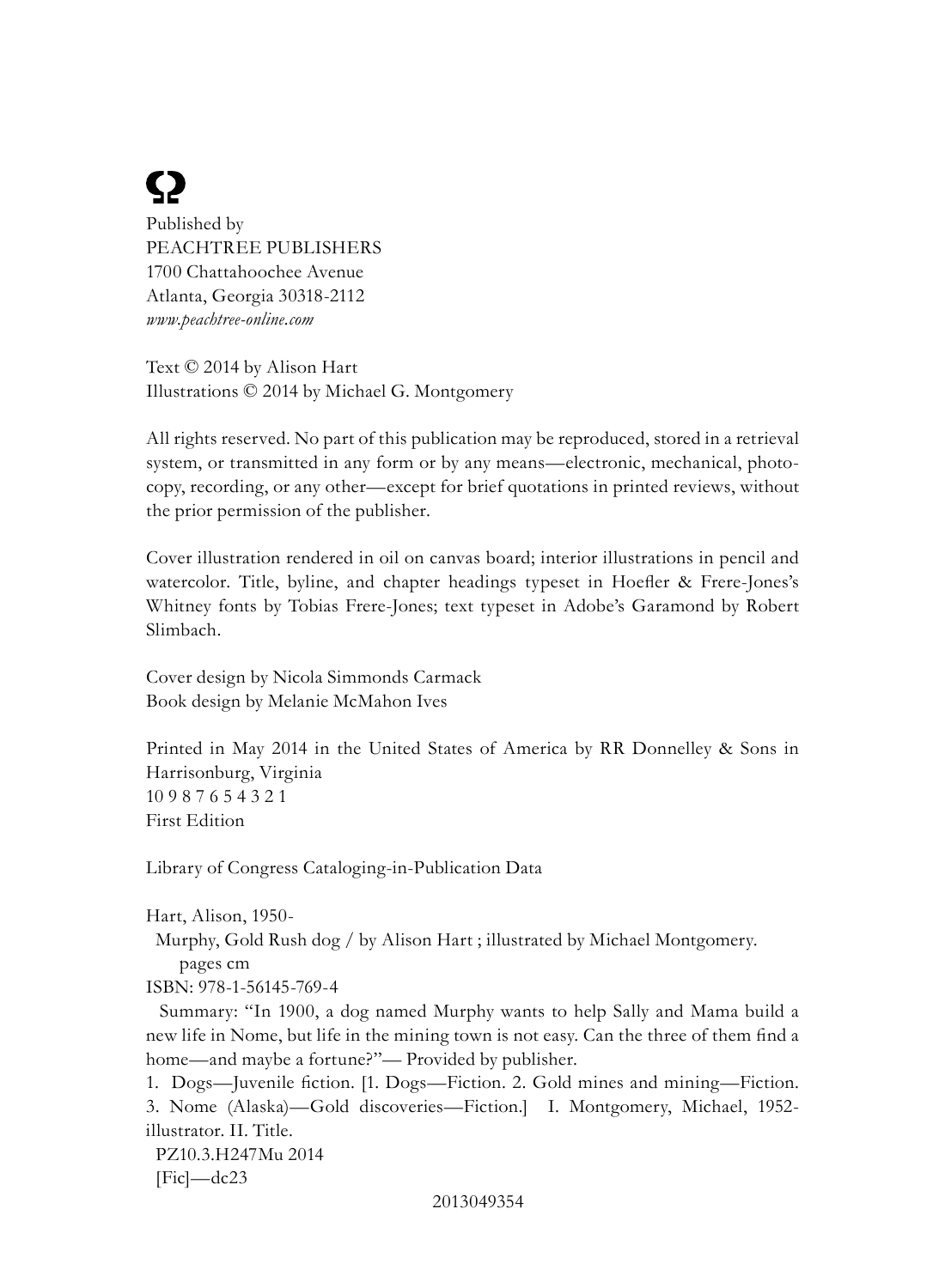*To adventurous ladies past and present —A. H.*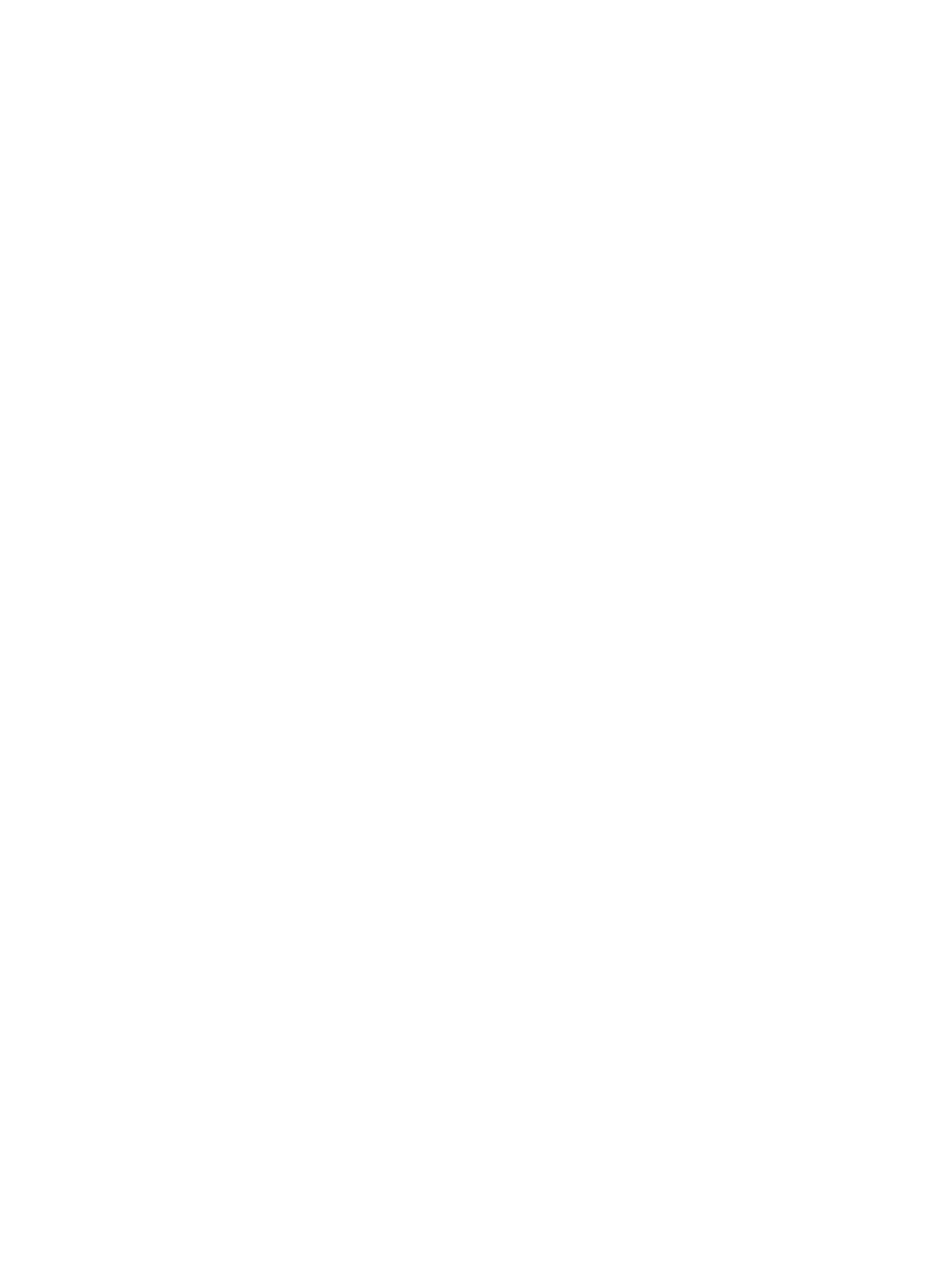## **Contents**

| June 5, 1900                                       |  |
|----------------------------------------------------|--|
| June 6, 1900                                       |  |
| June 23, 1900                                      |  |
| June 28, 1900                                      |  |
| CHAPTER 5-Another Narrow Escape35<br>June 28, 1900 |  |
| August 3, 1900                                     |  |
| August 3, 1900                                     |  |
| August 5, 1900                                     |  |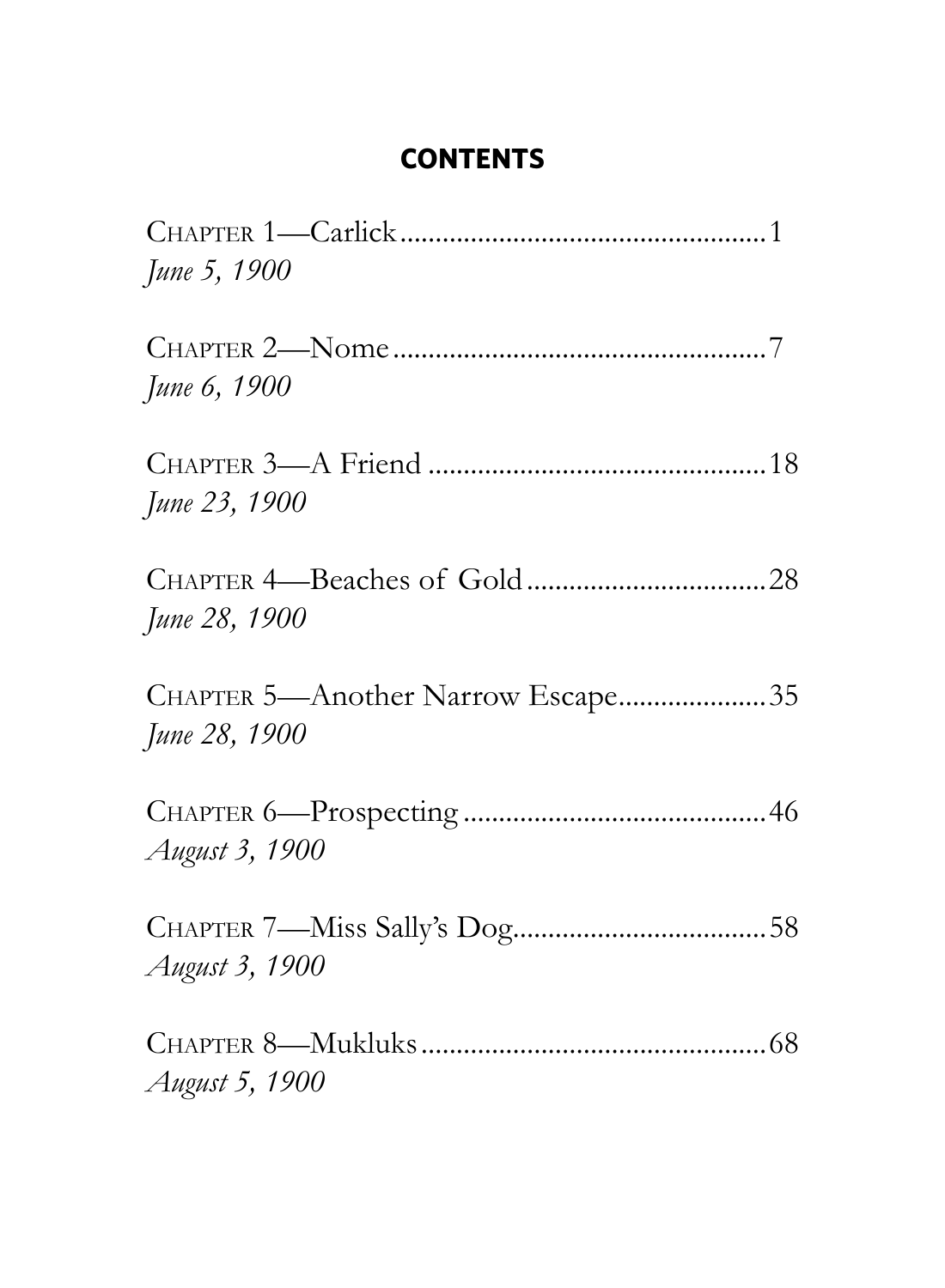| August 5, 1900  |
|-----------------|
| August 7, 1900  |
| August 16, 1900 |
| August 20, 1900 |
| August 21, 1900 |
| August 21, 1900 |
| August 21, 1900 |
|                 |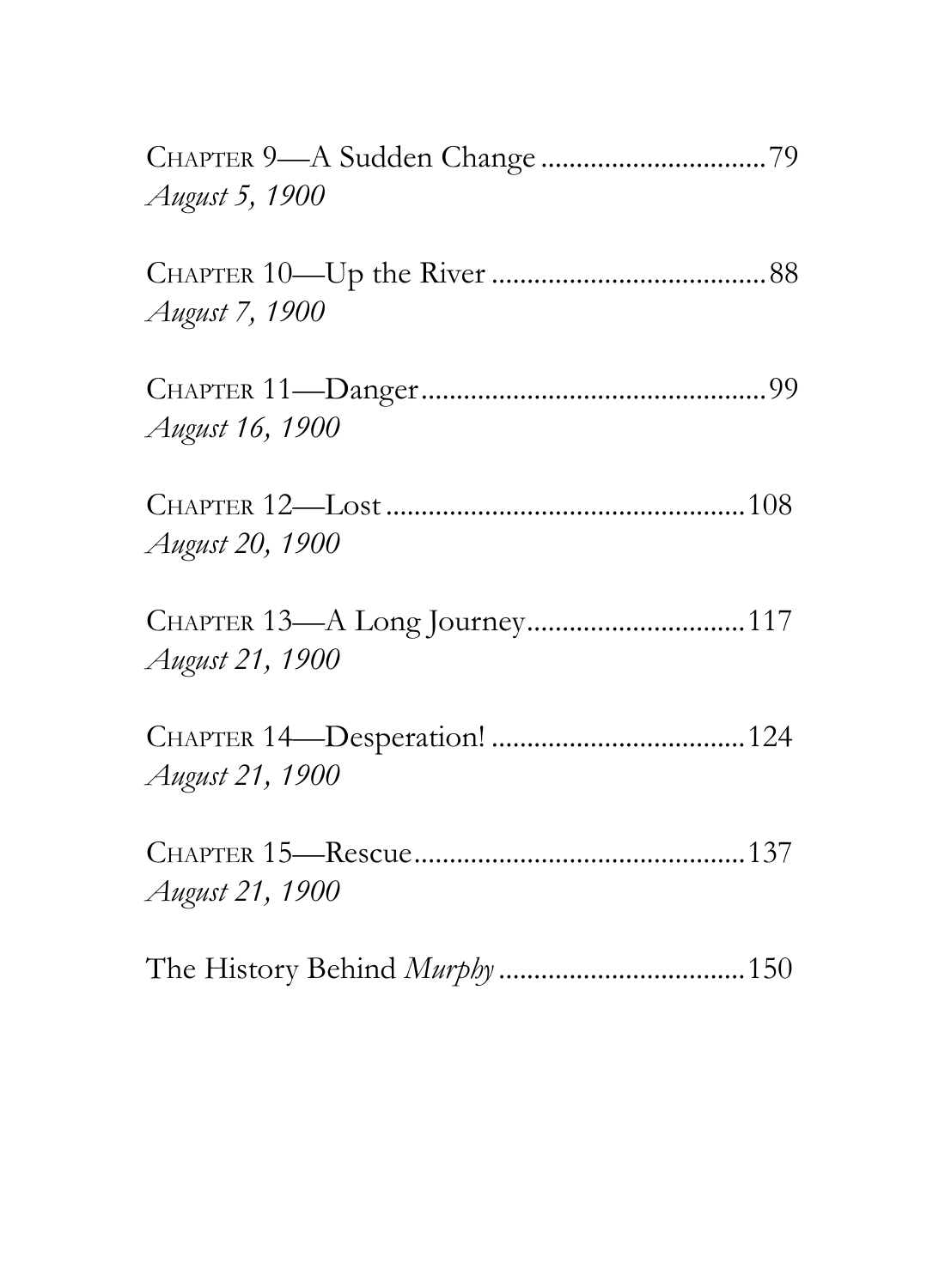

**Chapter One Carlick** 

June 5, 1900

**M***arche!"* A whip stung my neck, but my legs **Were** too weak to run any faster.

Old Blue led our team. Behind him, Cody and I trotted side-by-side, though Cody was starting to lag. Tooni, the Alaskan driver, jogged alongside us, panting as hard as we were. His snowshoes slapped against the crusted top layer of the snowy trail.

We were all bone-weary, but the man in the sledge again shouted for us to go faster. *Faster. Faster.* By now I hated that word and Carlick, the man who hollered it.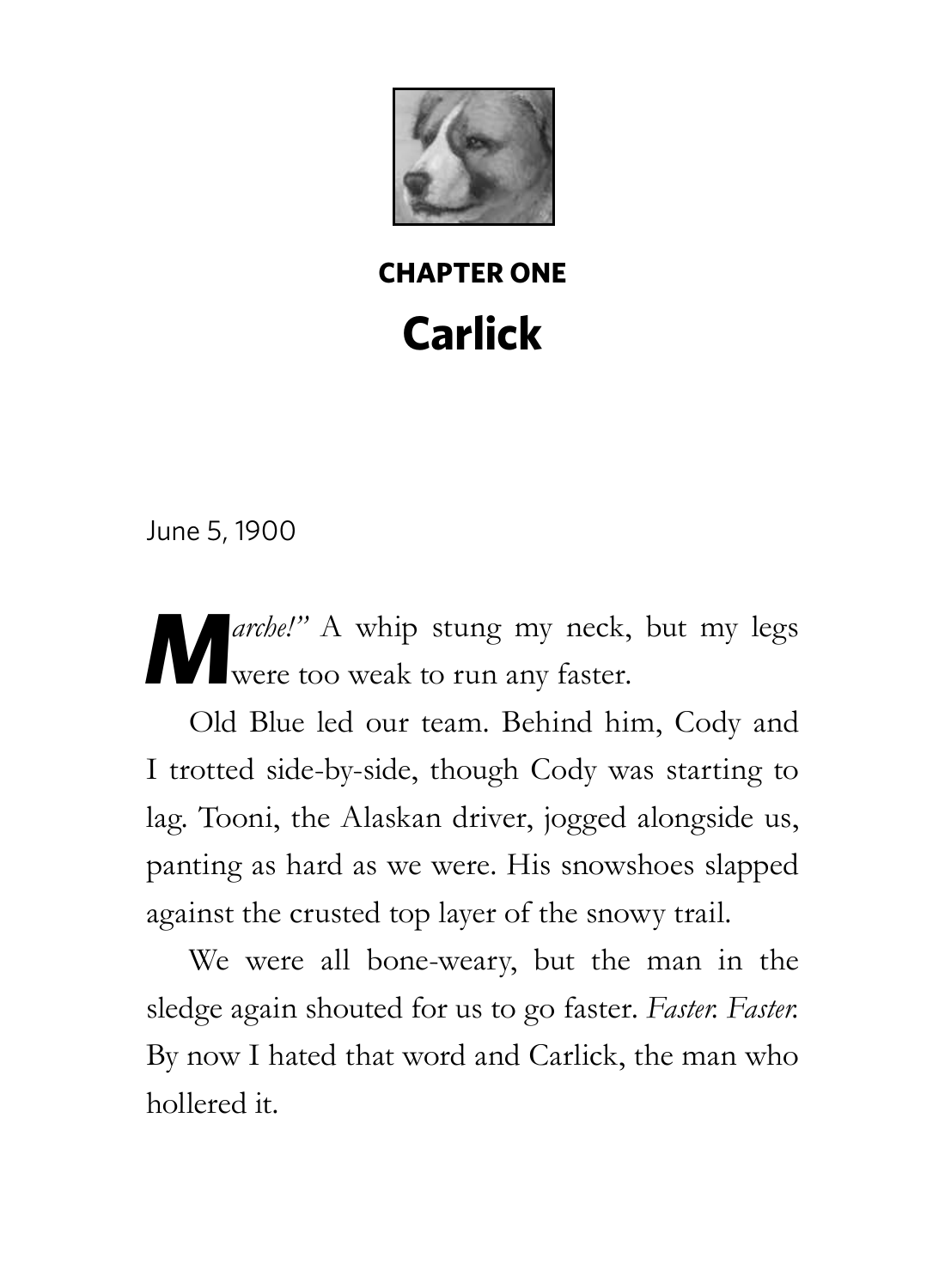

"Faster, you lazy beasts!" Carlick sat in the sledge, covered with skins, only his eyes visible beneath his fur cap.

Tooni's lash struck Cody, who yelped and fell. Slowing, Blue and I dragged him, my raw feet scrabbling at the snow. The harness bit into my aching shoulders where the leather had rubbed off my fur. Then Cody regained his footing and we lurched forward again.

The ice cracked beneath my paws and I smelled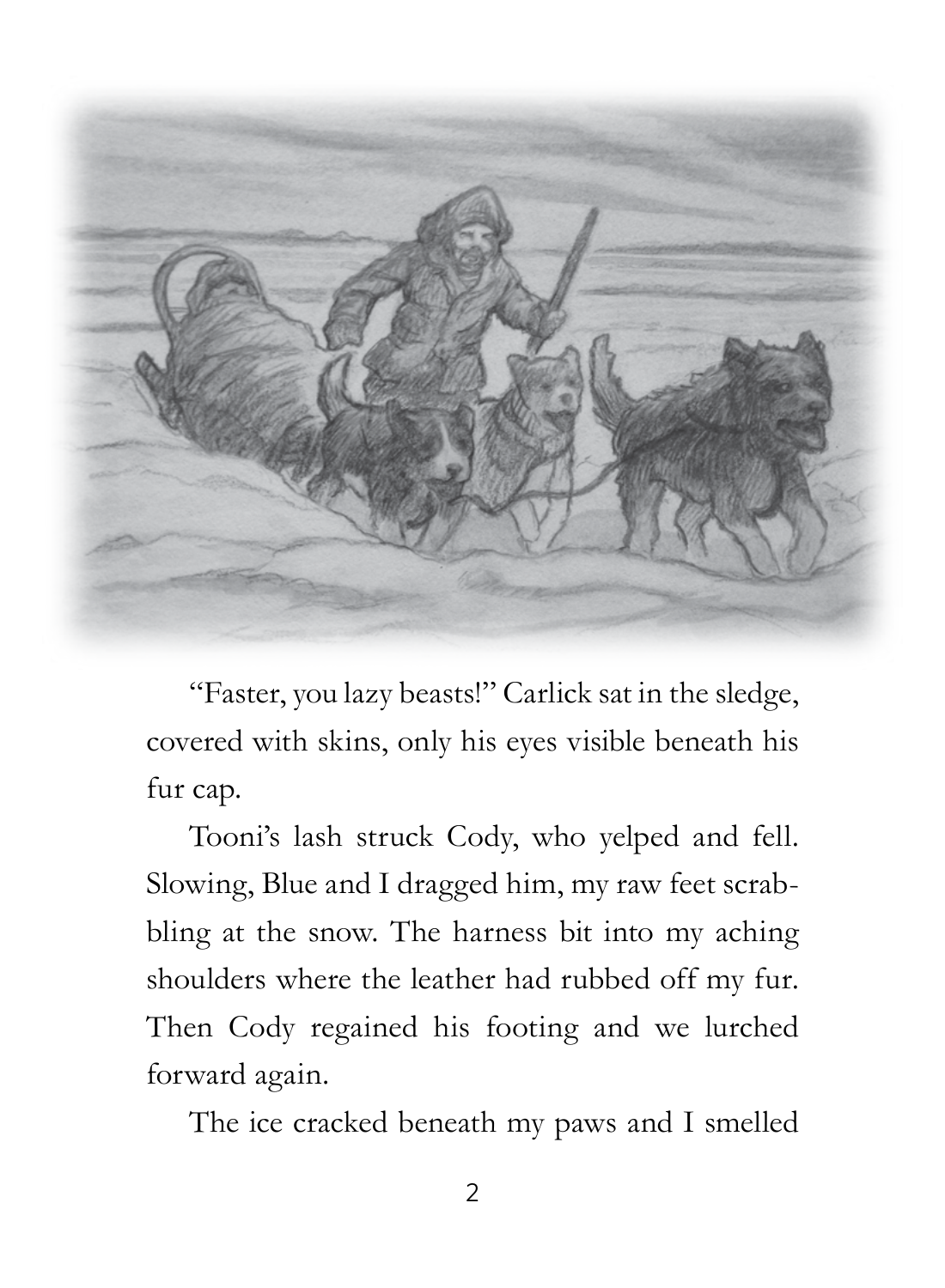water. A hole ahead. Blue veered right. I tugged left, hoping the sledge would plunge into the freezing Yukon, taking Carlick with it.

"Gee!" the driver ordered. "Gee, you cursed dogs!" He had also spotted the hole.

Blue followed the command and forced us to the right, away from the river and onto a packed trail already crowded with travelers. Another team of dogs floundered in a snowdrift, its driver flogging them. We passed a man perched on a strange twowheeled thing. Other men pulled their sledges like animals. A snow-covered horse, its head hanging wearily, high-stepped around them. The rider on its back was as hunched as the horse.

"Faster!" Carlick hollered. "I must get to Nome to stake a gold claim before all these stampeders!"

*Nome. Gold.* Carlick had repeated these words each time we camped after leaving the place called Dawson City. As I ran along the frozen trail, my paws left bloody tracks. I hoped the words meant finding a home—and ending this terrible journey.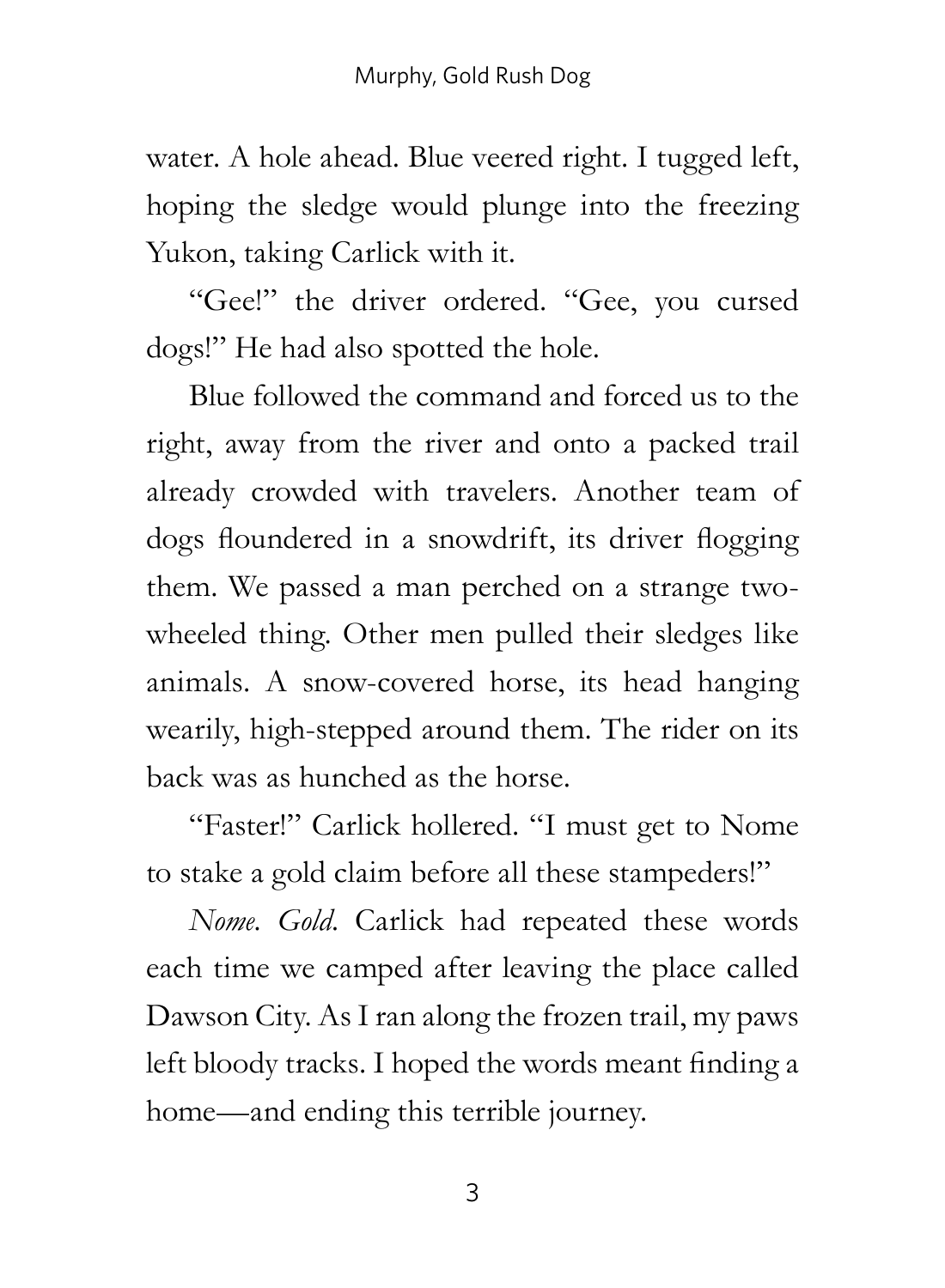$\approx$ 

"Tie Murphy tightly," Carlick told Tooni when we finally stopped.

Tooni reached for my harness. I growled and my hackles rose. I wanted to lunge at him, but the driver raised his whip and I cowered.

"He's learning who's master," Carlick said approvingly. "And he's still hearty after this hard trip." He glanced at Blue and Cody. "The other two are done for. Tomorrow, cut them loose. They can fend for themselves. I'll need Murphy to haul all my riches now that we're at Nome."

Tooni hammered a stake into the snowy earth and tied one end of a rope to it. He checked the other end, which was knotted to the leather collar around my neck.

Carlick returned to his cabin. When he opened the door, I could smell meat cooking inside. Cody and Blue whined hungrily. The driver threw us chunks of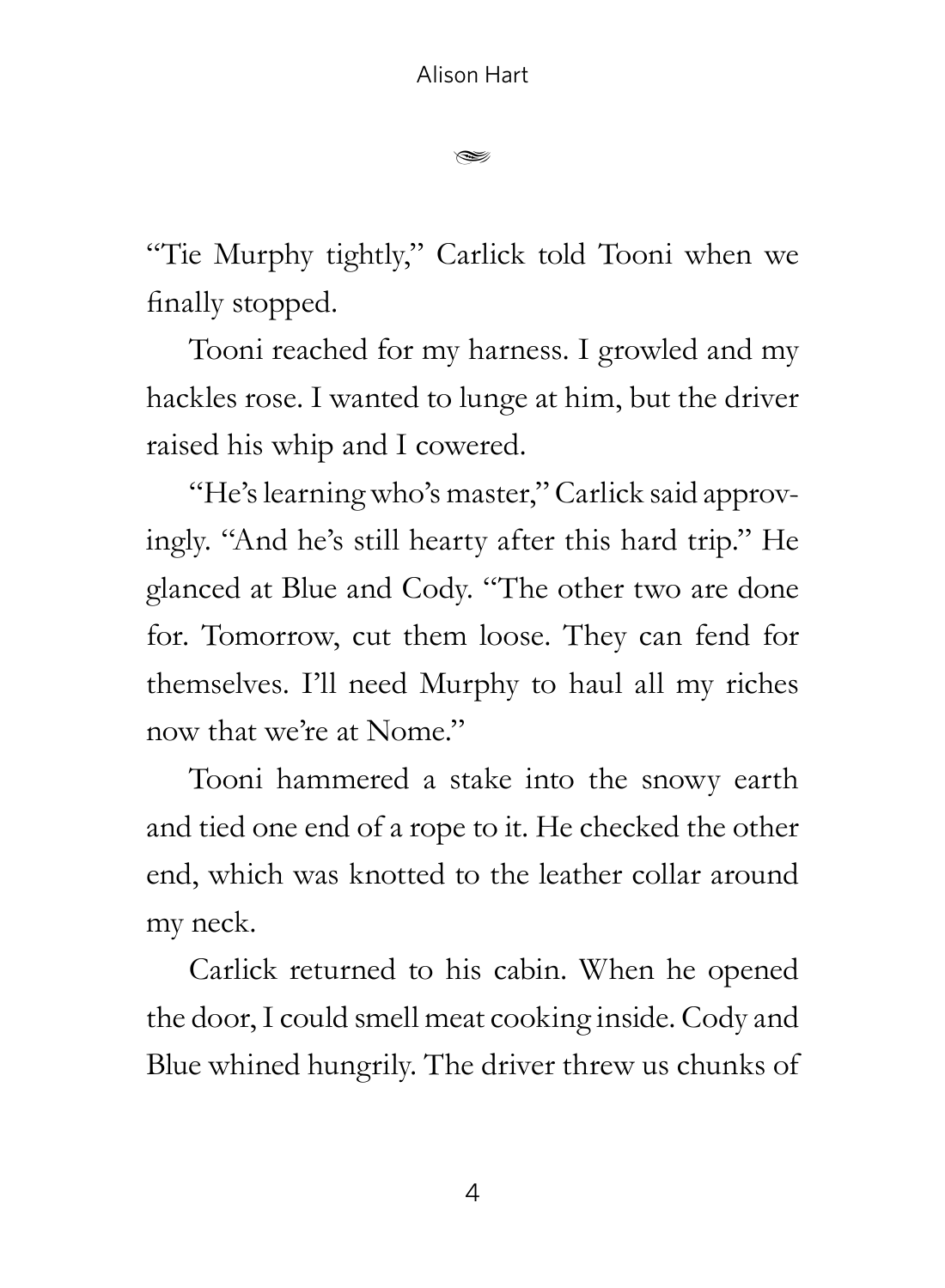raw tomcod, then crawled into his tent. I gulped my fish down, bone and all.

When I was young I had known a gentle touch, a heaping bowl, and a loving home. Then I'd been sold to Carlick who needed a new dog for his sled team. He'd driven us hard. We'd traveled for days and days with no kind words, no warm straw bed, and not enough food to fill our stomachs. So far, this place called *Nome* was no better than the camps where we'd stayed on the way. And it was not a home.

The snow was belly deep. Blue was already curled up, licking the sores on his paws. He had taught me well on the trip, but now he was thin, his coat was ragged, and he'd limped the last miles. Cody was also exhausted and lame. Tucking their heads under their tails, they fell asleep.

The wind howled around us. I circled, trying to make a nest. My thick fur kept me warm, but I couldn't rest.

Dark closed in and lights blinked in the distance.